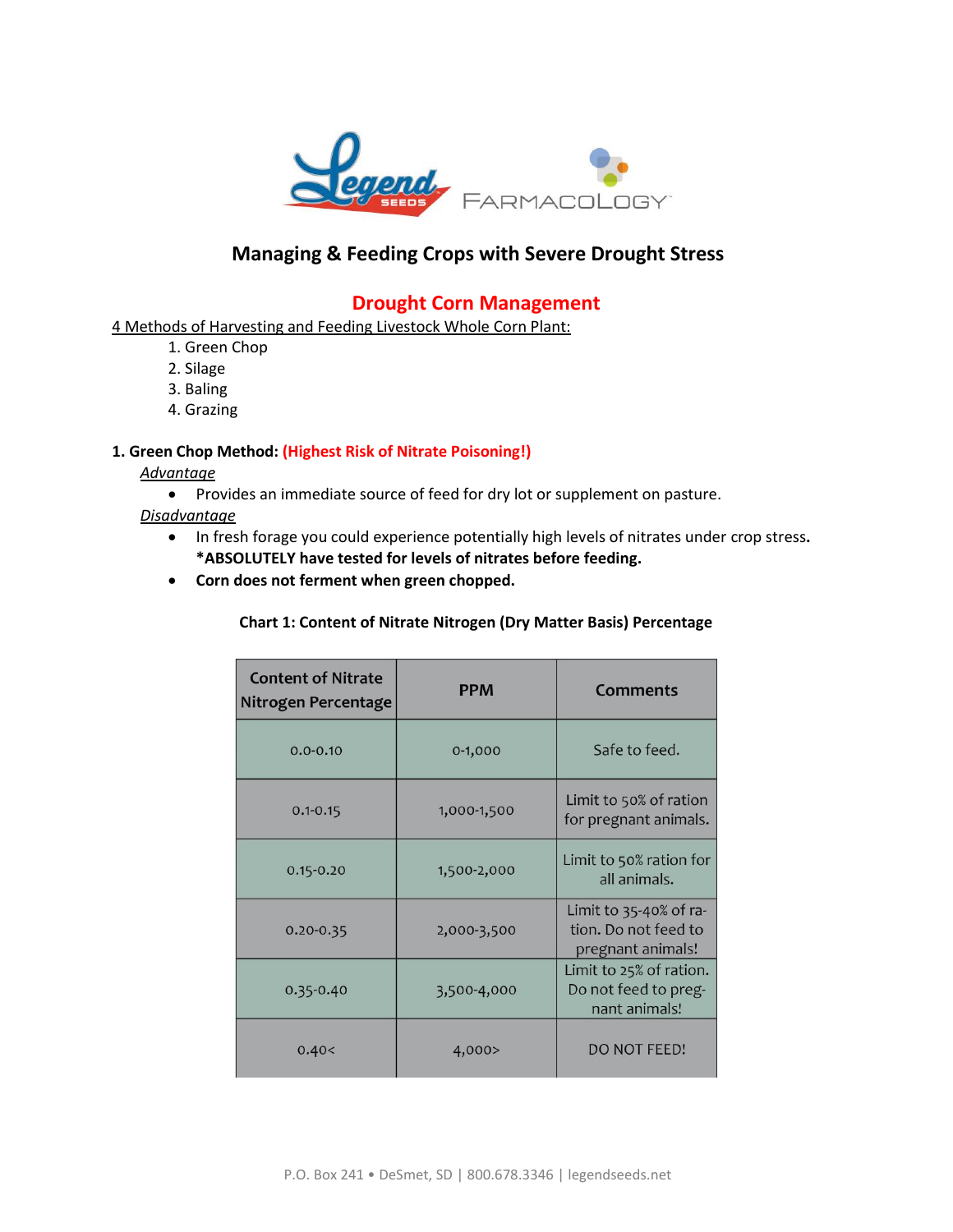## **2. Silage**

*Advantage* 

- Can be stored and fed for longer periods of time than "green chop."
- Fermentation process can reduce nitrate nitrogen content by 50% or more.
- Excellent method of harvesting plant material for feed under severe drought.

## *Disadvantage*

 Drought damaged corn can be difficult to judge moisture content for the type of silo structure.

o Bunker or Trench Silo: 65-70% moisture

o Upright Silo: 60-65% moisture

## **Indicating Silage Moisture Content**

- 1. Use a Koster moisture tester, microwave oven to dry 100 grams of silage and dry it and reweigh it and this will be your moisture content.
	- a. Otherwise send it to a laboratory for analysis

## 2. Milk Line Method **(Warning, silage may be drier than what milk line indicates under extreme drought!)**

- a. Milk line 1/3 of the way down from the kernel crown
	- o 68-72% moisture content
- b. Milk line ½ way down the kernel from crown
	- o 63-68% moisture content

### 3. Grab Test **(NOT Recommended)**

a. Grab handful of silage and squeeze tightly for 90 seconds. Release the grip and observe the plant ball in hand.

- o If juice runs freely or shows between fingers, the crop contains 75-85% moisture.
- o If ball holds shape and hand feels moist, silage is 70-75% moisture.
- o If ball expands slowly and hand does not feel moist, silage is 60-70% moisture.
- o If ball springs out in the open hand, silage is 60% or less moisture.

### *Silage Management Recommendations under Drought*:

**1.** Have corn plants checked for nitrate nitrogen content. (Use nitrate values from Chart 1)

### **Sampling Method:**

- Collect three to five handfuls of silage from the first load of the day in a plastic bag and refrigerate IMMEDIATELY!
- Follow the same method of sampling for several loads throughout the day.
- Once field is complete mix together thoroughly and send off to be tested. **(Repeat the same procedure for each field)**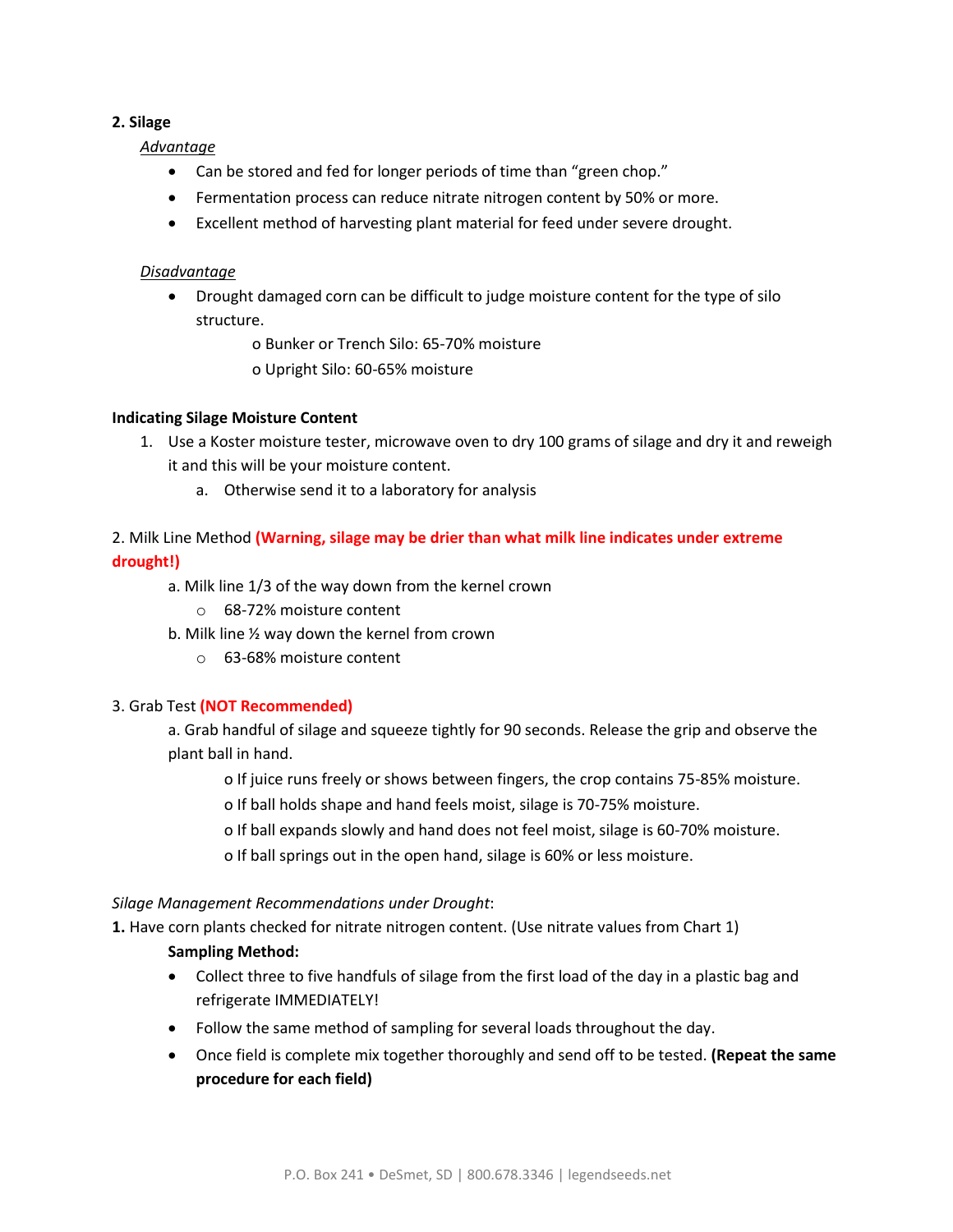**2.** Use of Silage inoculants and preservatives under stress is HIGHLY recommended.

- Ensures proper populations of "lactic acid bacteria."
- Lactic acid bacteria- convert sugar to lactic acid. Drops pH of silage enhancing the fermentation process and reduces spoilage.
- Lactic acid bacteria, converts NO3, nitrogen to gas. (Denitrifies)
- Recommend a silage inoculant that can provide 100,000 colonizing lactic acid bacteria's per gram of silage.

## **3***.* **Haying**

## *Advantage*

Less immediate, long term feed source.

## *Disadvantage*

• Higher risk of nitrate poisoning. (MUST TEST FOR NITRATES!) \*Use nitrate nitrogen values from Chart 1.

### **Testing Method**

- Recommend using a hay probe only!
- Test each field separately.
- Take 25-30 samples from each field and mix together thoroughly!
- Send in to lab for testing.

### *Haying Management Recommendations:*

-If droughty corn is taken for hay before physiological maturity (black layer), allow it to cure (dry) out for a fairly significant amount of time.

Approximately double the amount of time it takes to cure (dry) alfalfa hay.

-Droughty corn that is taken for hay following grain harvest is significantly safer than corn taken for hay prior to physiological maturity, but still has risk for nitrate poisoning.

Much of the Nitrate Nitrogen is converted to safer formulations.

### **4. Grazing**

It is recommended that grazing of drought stressed corn stalks be done only after grain harvest. NOT PRIOR!

### *Advantage*

- Provides excellent fall pasture
- Great feed source

### *Disadvantage*

 Corn that experienced significant drought stress could have higher levels of nitrate in lower stalks.

### *Grazing Management of Drought Stressed Corn:*